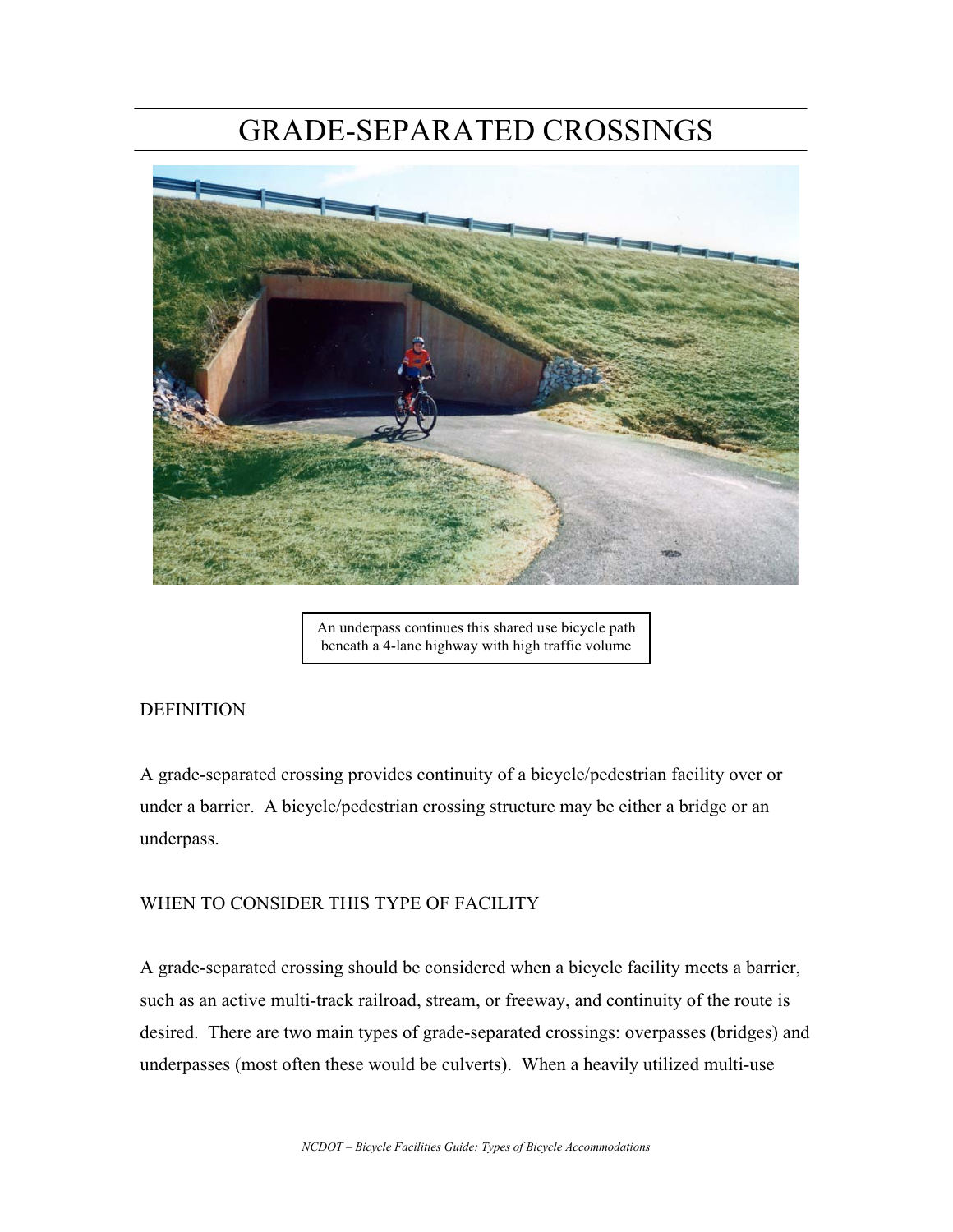pathway intersects with a high volume multi-lane roadway, it is desirable to provide an overpass or an underpass to separate multi-use pathway users from conflicts with motor vehicle traffic.

- A grade-separated crossing is a safe way for bicyclists and pedestrians to cross rivers, streets, and railroads.
- This type of crossing provides continuity of the bicycle or pedestrian facility.

### PRINCIPAL PLANNING CONCERNS WITH GRADE-SEPARATED CROSSINGS

- This type of facility can be expensive and difficult to implement. For these reasons, advance planning, identification of a source of funds, and a compelling purpose and need are primary factors in obtaining approval for construction of bicycle/pedestrian bridges or underpasses.
- Bicycle/pedestrian grade separations that are to be included as part of state highway construction projects should already be identified in locally adopted bicycle or greenway master plans by the time a proposed highway improvement is in the early stages of development.
- Many bicyclists and pedestrians will not use an overpass that is inconvenient. Instead, pedestrians may choose a time saving, and sometimes more hazardous crossing. Fencing or other controls may be required to reinforce the safe crossing point.

### PLANNING AND DESIGN CONSIDERATIONS

There are many safety considerations when proposing this type of facility, such as lighting, maintenance, and bicycle/pedestrian friendly design features. The key items to consider when planning a grade-separated crossing is a well-justified purpose and need for continuing the facility over or under a barrier. It is important to consider the need for bicycle/pedestrian overpasses and underpasses in conjunction with future highway improvements when local bicycle or greenway master plans are being developed.